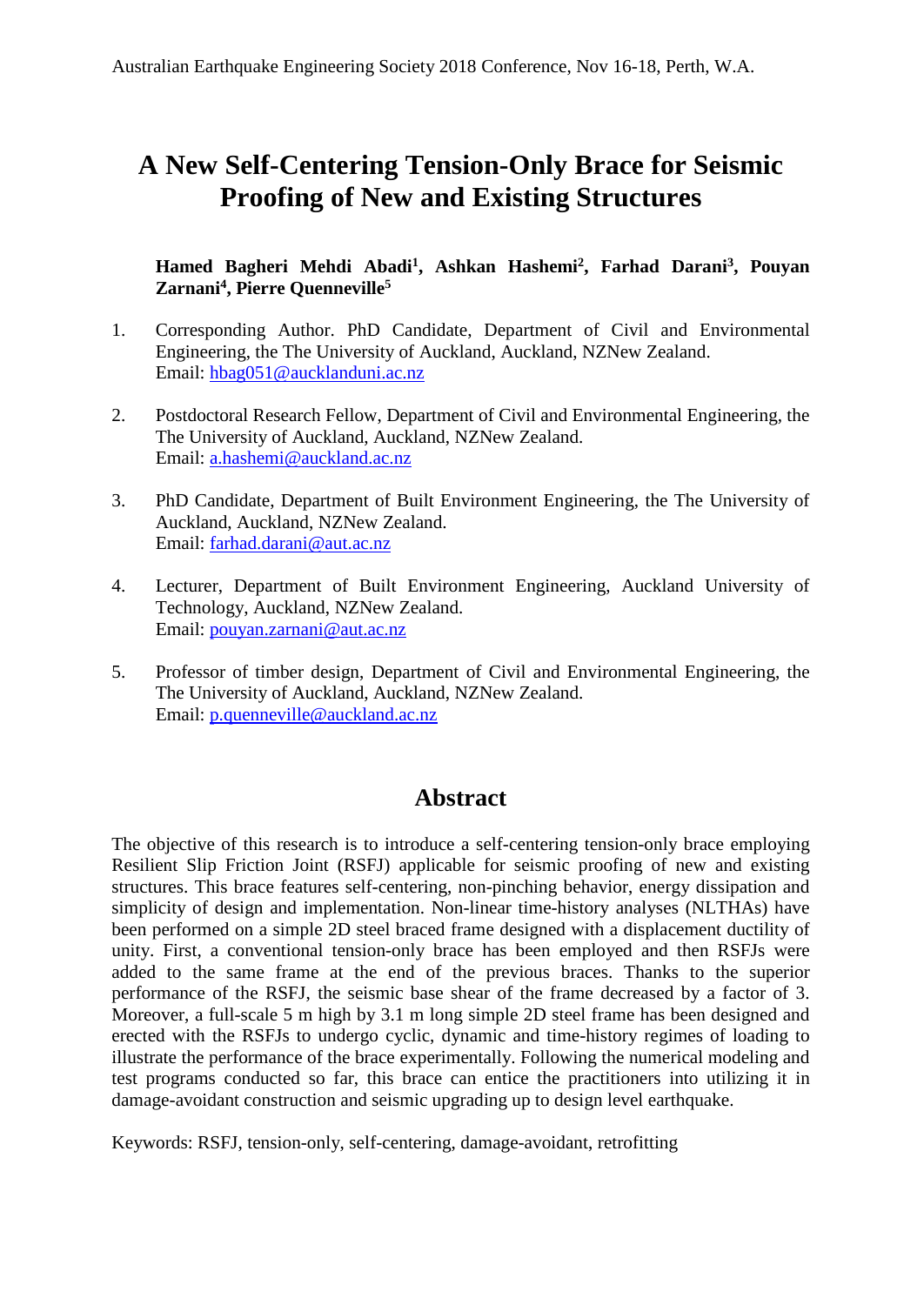#### **1 Introduction**

This paper proposes a new self-centering tension-only brace equipped with the Resilient Slip Friction Joints (RSFJs). The new tension-only brace can be adopted in new buildings or in existing buildings as a retrofitting technique to provide the self-centering capability, energy dissipation and enhanced ductility for structures while it requires no post-event maintenance up to design level earthquake (Ultimate Limit State, ULS) owing to the flag-shape hysteretic response of the RSFJ. As such, structures equipped with this new seismic technology can be deemed fully operational even after severe earthquakes.

Tension-only braces have extensively been used in low- to mid-rise industrial and commercial steel buildings worldwide since they are simple to design and cost-efficient to be constructed [1]. However, structures including the conventional tension-only braces (that are designed according to the current design codes) may suffer from a severe pinching behaviour when subjected to intense events since they are designed to yield under tension and to buckle under compression loadings. This would lead to a long downtime and financial loss as repairs would be required following an event.

Steel bracing systems have been used for seismic retrofitting of existing structures including reinforced concrete (RC) frames [2–7] and steel frames in order to enhance the lateral strength, stiffness and ductility of the structure. F.J. Molina et al. [5] performed seismic tests on 3-story reinforced concrete and steel frames retrofitted with pressurized fluid-viscous spring dampers. These dampers were installed through K-bracing between different floors. Results showed the capability of such devices in a structure in decreasing the seismic forces. L Di Sarno and A.S. Elnashai [8] assessed the seismic performance of a 9-story steel perimeter moment resisting frame that was intentionally designed to have insufficient lateral stiffness to satisfy the code drift limitations in high seismic hazard zones. The three different retrofitting techniques investigated by the authors were Special Concentrically Braces (SCBFs), Buckling-Restrained Braces (BRBFs) and Mega Braces (MBFs). Results of their research demonstrated that the MBFs had the best performance in mitigating lateral drift amongst the three. D Li Sarno et al. [9] probed the design issues, advantages and disadvantages of the innovative strategies for the retrofitting of existing structures. They included base isolation, friction, viscous, viscoelastic and shape memory alloy (SMA) dampers in their study. The viability and cost-effectiveness of these strategies were assessed based on the multiple limit states of the performance-based design. Finally, they concluded that selection of a proper strategy for seismic upgrading of a structure is governed by the following factors:

- Efficiency;
- Compactness:
- Weight;
- Capital and operating costs;
- Maintenance requirements;
- Safety:

This paper introduces the RSFJ tension-only bracing system as an efficient and cost-effective retrofitting technique possessing the abovementioned characteristics. This technique can be used for RC frames, steel MRF and specifically steel braced frames.

## **2 Resilient Slip Friction Joint (RSFJ)**

The RSFJ is a joint that can provide self-centering capability alongside with energy dissipation all in one compact device. It has been developed by Zarnani and Quenneville [10] in 2016 and then was introduced to the NZ construction industry. Previous technology providing a self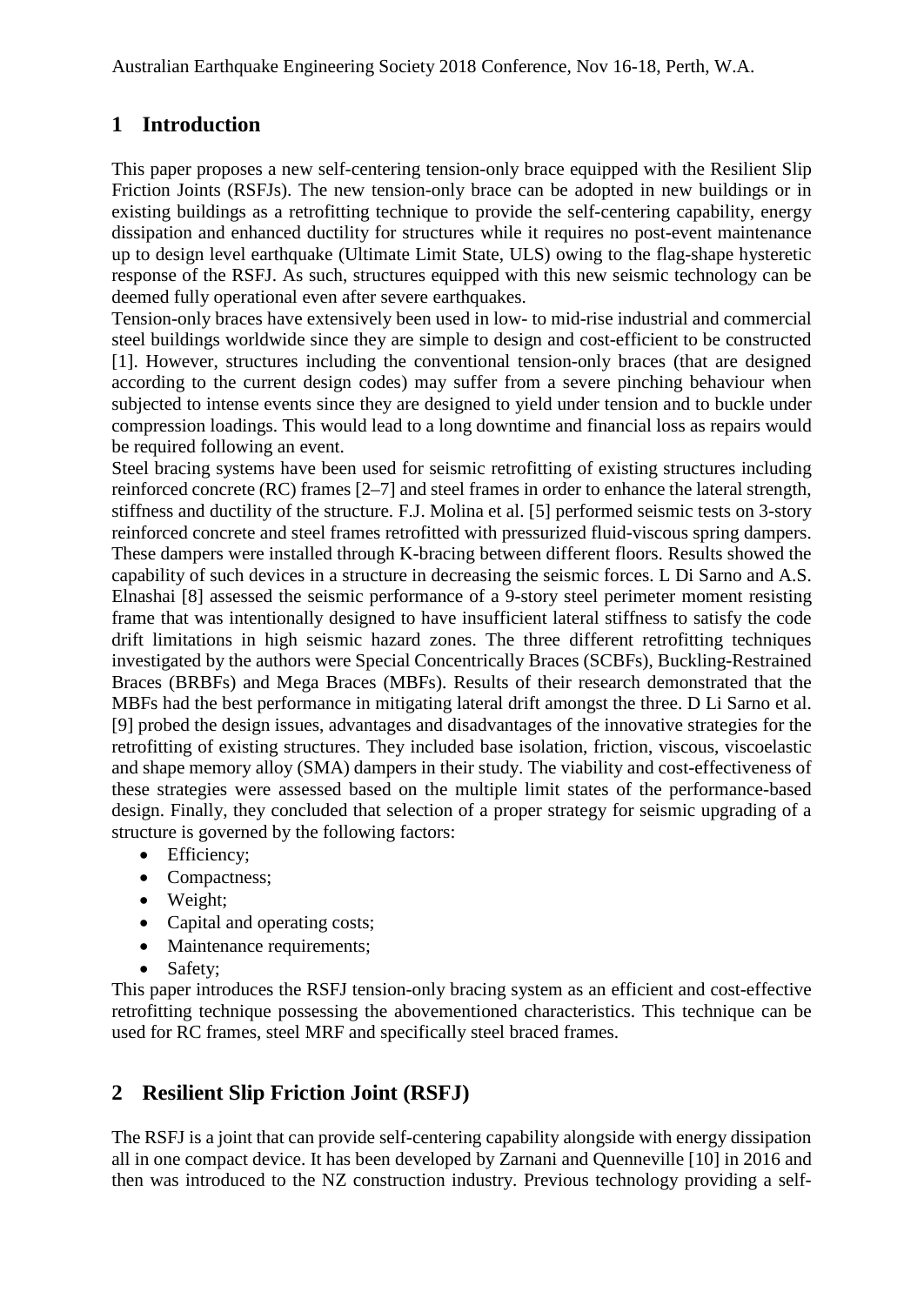Australian Earthquake Engineering Society 2018 Conference, Nov 16-18, Perth, W.A.

centering behaviour include pre-stressed tendons and SMAs with supplemental dampers such as friction sliders or yielding parts. In these systems, the need to have an additional source of damping as well as the practical difficulties of using the pre-stressed tendons, (such as losing the pre-stressing force over the time [11]) was a motivation to have a joint that can offer these two characteristics in one package. The components of the RSFJ, as shown in [Figure 1](#page-2-0) (a) are grooved slotted middle plates, grooved cap plates with simple holes, high-strength bolts/rods and nuts and disc springs. The assembly of the joint is shown in [Figure 1](#page-2-0) (b). The boundary conditions of the joint can be fixed or pinned based on the design demand.



Figure 1: (a) components of the RSFJ (b) RSFJ assembly

<span id="page-2-0"></span>The clamping bolts/rods and disc springs are initially pre-stressed to a force based on the design demand. When the joint is loaded, the initial static frictional resistance between the clamped grooved surfaces is overcome and the device starts opening up; the corresponding external force on the joint is called the slipping force,  $F_{slip}$ . Then as the loading increases and the joint keeps opening up, the sliding friction mechanism dissipates the energy until the disc springs are fully flattened and are locked; this is the ultimate state of the device and the corresponding external force on the joint is called the ultimate force,  $F_{ult}$ . As the external load is removed (the unloading begins), the pre-stressed bolts/discs bring back the joint to its initial position; the corresponding external force as the joint starts slipping back is called the restoring force,  $F_{rest}$ . The minimum force immediately before the joint returns to its initial position is called the residual force,  $F_{resid}[12]$ . As such, during each cycle, both energy dissipation and selfcentering are provided by the joint. In [Figure 2,](#page-2-1) the hysteretic cycles of the joint performance, the so called flag-shape hysteresis, as well as the force characteristics of the joint and the ultimate deformation, $\Delta_{ult}$ , are illustrated. The area enclosed by the curve represents the amount of energy dissipated.



<span id="page-2-1"></span>Figure 2: Flag-shape hysteresis of the RSFJ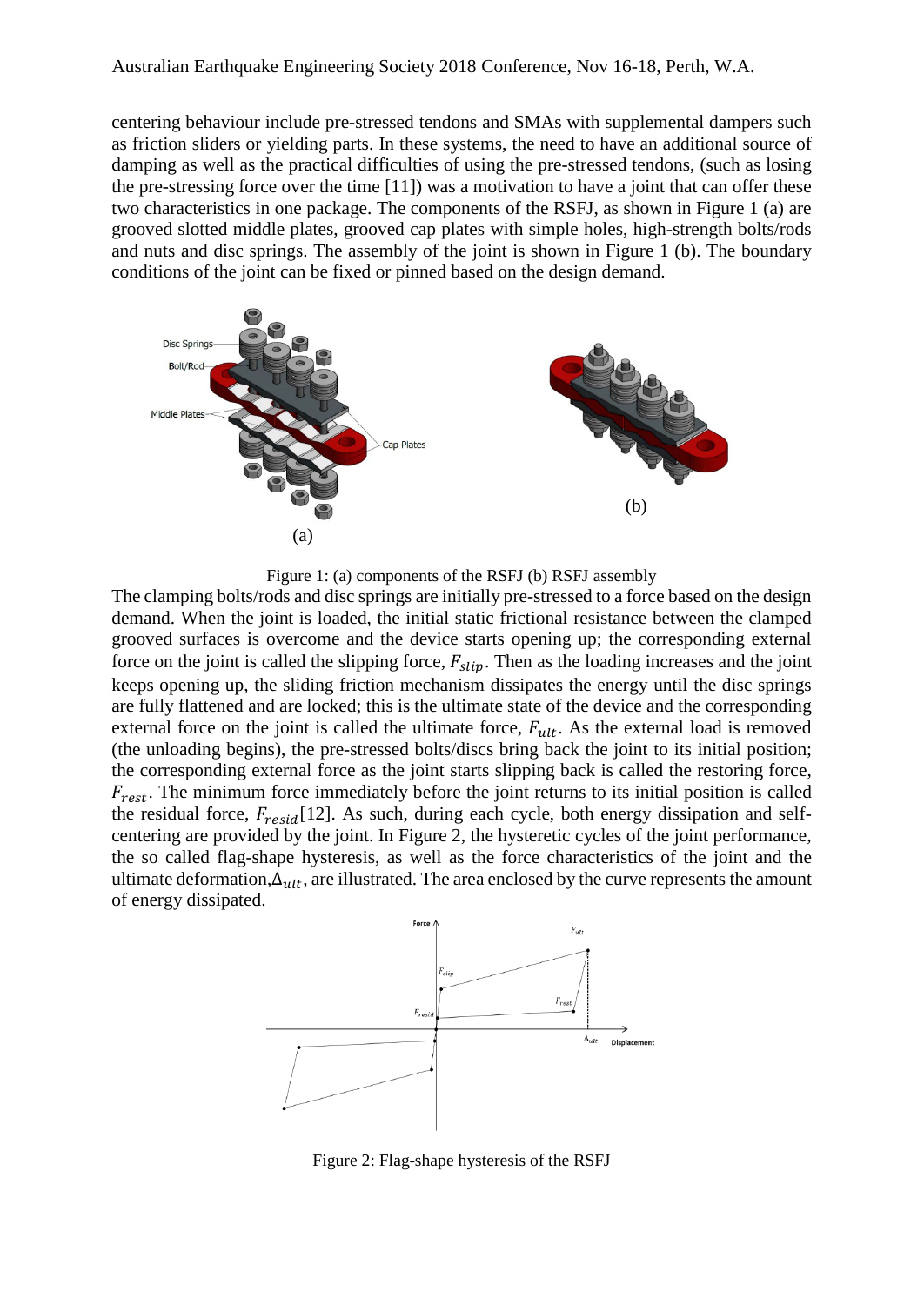Based on the free body diagram shown in [Figure 3,](#page-3-0) the following equations can be derived for the joint [11]:

$$
F_{slip} = 2n_b F_{b,pr} \left( \frac{\sin \theta + \mu_s \cos \theta}{\cos \theta - \mu_s \sin \theta} \right)
$$
 (1)

$$
F_{ult} = 2n_b F_{b,ult} \left( \frac{\sin \theta + \mu_k \cos \theta}{\cos \theta - \mu_k \sin \theta} \right)
$$
 (2)

$$
F_{rest} = 2n_b F_{b,ult} \left( \frac{\sin \theta - \mu_s \cos \theta}{\cos \theta + \mu_s \sin \theta} \right)
$$
 (3)

$$
F_{resid} = 2n_b F_{b,pr} \left( \frac{\sin \theta - \mu_k \cos \theta}{\cos \theta + \mu_k \sin \theta} \right)
$$
(4)

Where  $n_b$  is the number of bolts on each splice of the joint, e.g.  $n_b = 2$  in [Figure 1,](#page-2-0)  $F_{b,pr}$  is the pre-stressing force of each bolt,  $\theta$  is the angle of the grooves,  $\mu_s$  and  $\mu_k$  are the static and kinetic coefficient of friction between the sliding surfaces which based on the grease used between the surfaces, are respectively 0.19 and 0.16.  $F_{b,ult}$  is also the bolt force at the ultimate state of the joint which is equal to the flat load of the disc springs, if they are used in series. The  $\Delta_{ult}$  of the joint is derived from equation (5).

$$
\Delta_{ult} = 2 \frac{\Delta_s}{\tan \theta} \tag{5}
$$

In which  $\Delta_s$  is the maximum deflection of the stack of the discs on each side of a single bolt. The performance of the joint up to the ultimate force is a flag-shape. This ultimate point can be designed to match ultimate limit state (ULS) or the maximum considered event (MCE) or even larger events. This is determined based on the level of performance expected from the structure and the joint itself. In addition to this, the joint can have a ductile behaviour beyond the ultimate force which is called the 'secondary fuse mechanism'. The 'secondary fuse' mechanism is to ensure that events larger than what are expected are still controlled by the device. This mechanism is reached by yielding of the pre-stressing bolts and they can be replaced after a larger-than-expected event. The mechanism is designed in a way to maintain the self-centering of the joint after it is activated. The reader is referred to [13], [14] for more information about the secondary fuse including the experimental test results and design equations. In [Figure 4,](#page-4-0) the flag-shape behaviour of the joint with added secondary fuse mechanism is displayed.



<span id="page-3-0"></span>Figure 3: Free body diagram of the RSFJ at (a) slip state (b) ultimate state [11]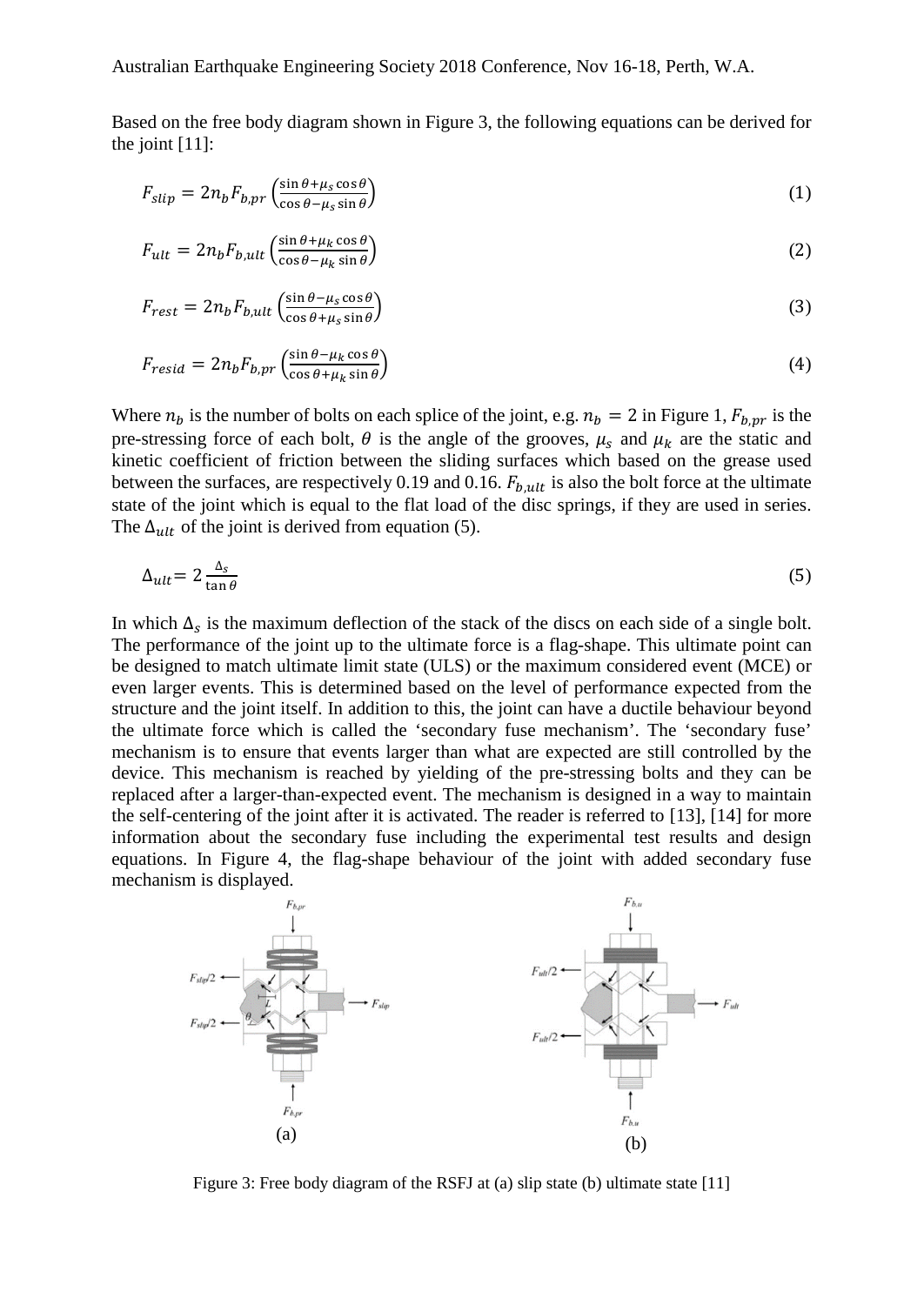

<span id="page-4-0"></span>Figure 4: The flag-shape response of the RSFJ including the effect of the collapse-prevention secondary-fuse mechanism [13]

The RSFJ is designed to have a repeatable behavior in tension or compression (or both) within the target design demand. As mentioned, after that, the secondary fuse is activated which is the collapse-prevention over-strength mechanism for forces larger than the design force. [Figure 5](#page-4-1) shows the first full-scale RSFJ that was subjected to cyclic tests. It was demonstrated that the performance of the RSFJ is stable and responds as per the theoretically predicted behaviour. The joint was designed to work in tension and compression but the demonstration test was only in tension.



Figure 5: Joint component testing of the RSFJ [11]

#### <span id="page-4-1"></span>**3 RSFJ Tension-Only Brace**

The RSFJ can offer a flag-shape behaviour in tension and in compression. Where a compression displacement is required, an initial gap between the two middle plates is included. In that case, the stability analysis of the joint is of importance to prevent the global buckling [14]. In the RSFJ tension-only brace, a rod, a plate or a Reidbar can be used for the brace body and based on the force demand required, the number of rods/plates/Reidbars can be adjusted. Also, based on the drift requirement, the RSFJs can be used on only one end of the rods/plates/Reidbars or on the two ends. As the braced frame is loaded, one of the diagonal braces elongates while the other one shortens. The deformation in tension is provided initially by the elastic behaviour of the system and then is provided by the RSFJ after slip. On the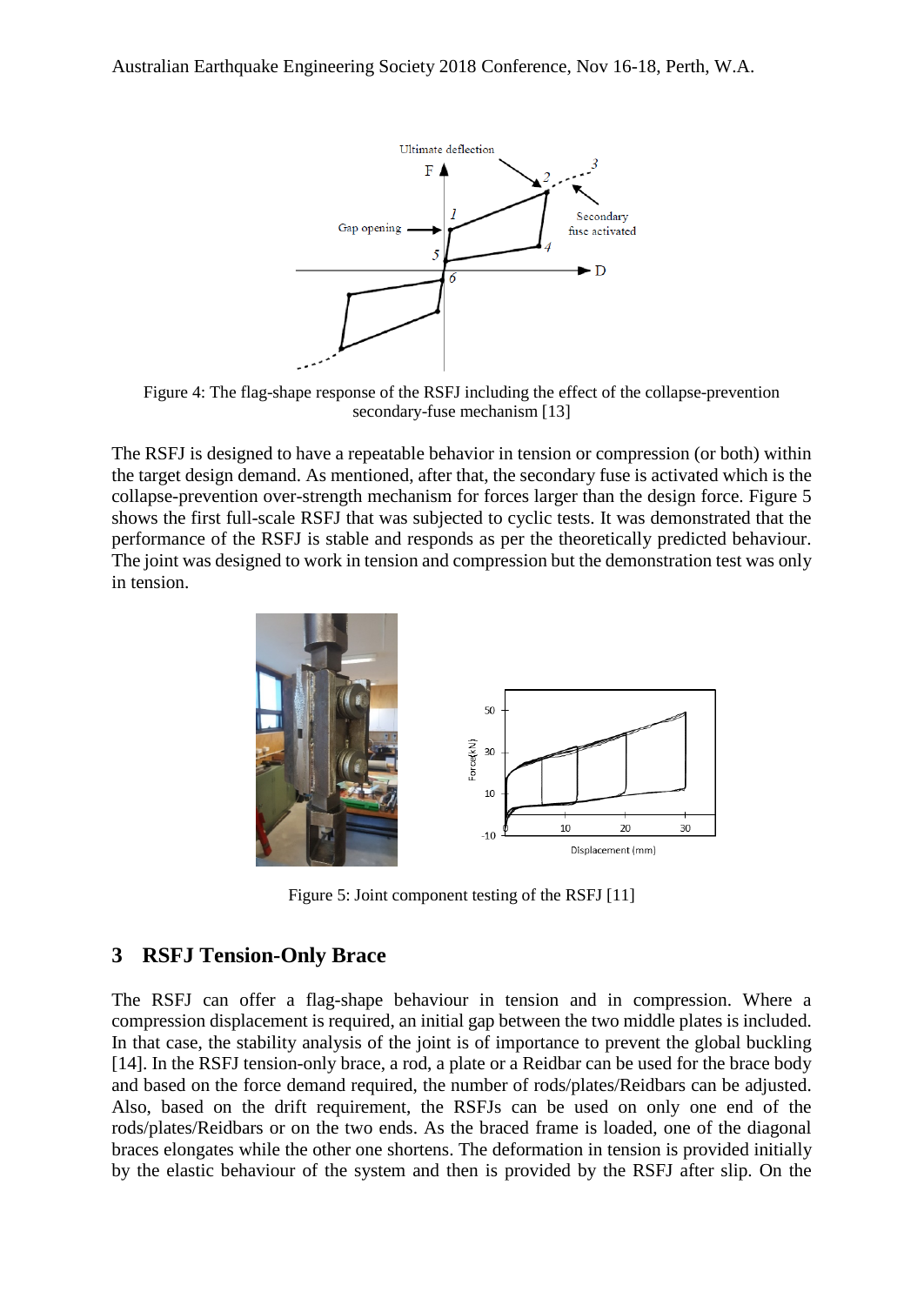compression member, due to the details displayed in [Figure 6](#page-5-0) (a), as the rods shorten, they will be released and will extend over the joint lateral surfaces. Therefore, there will be no compression force on the rods and RSFJs. In the opposite direction of loading, this procedure is reversed so in a full cycle, no member is yielding or buckling and there will be no pinching or slackness in the system.



Figure 6: Designed test set-up: (a) details of the tension-only connection

#### <span id="page-5-0"></span>**4 Numerical Modelling**

In order to demonstrate the efficiency of the proposed tension-only brace in mitigating the seismic base shear of the conventional braced frames, a one-bay one-story 2D steel braced frame including tension-only braces with span length of 10 meters and height of 6 meters, typical to the industrial and commercial steel buildings, was modelled using the SAP2000 software [15]. Firstly, this frame with a design life of 50 years and importance level of 3 was designed based on the NZS1170.5 [16] and NZS3404 [17]. The design parameters as well as the uniform gravity loads applied to the beam are tabulated in Table 1. In this table, a structural ductility factor of  $\mu$  =1.0 was adopted to compare a ductile design using the RSFJs with an elastic design which usually is the case for tension-only bracing systems.

| Table 1: Design parameters and loads of the investigated frame |                          |       |  |  |
|----------------------------------------------------------------|--------------------------|-------|--|--|
| Parameter                                                      | Definition               | value |  |  |
| μ                                                              | Structural ductility     |       |  |  |
|                                                                | Hazard factor            | 0.4   |  |  |
| R                                                              | Return period factor     | 1.3   |  |  |
| D                                                              | Near fault distance (km) | 20    |  |  |
| $S_p$                                                          | Performance factor       | 0.7   |  |  |
| G                                                              | Permanent load (kN/m)    | 13    |  |  |
|                                                                | Imposed load $(kN/m)$    | 15    |  |  |

The designed brace body is a single M24 Reidbar with a yield strength of 500 MPa and the corresponding base shear is 167 KN based on the Equivalent Static Method (ESM). Then the RSFJs will be added to the braces bodies at the end to enhance the performance of the frame. One can use the Damper-Friction Spring link provided in ETABS and SAP2000 and specify the characteristics of the flag-shape of the RSFJ, i.e. stiffness and displacement of different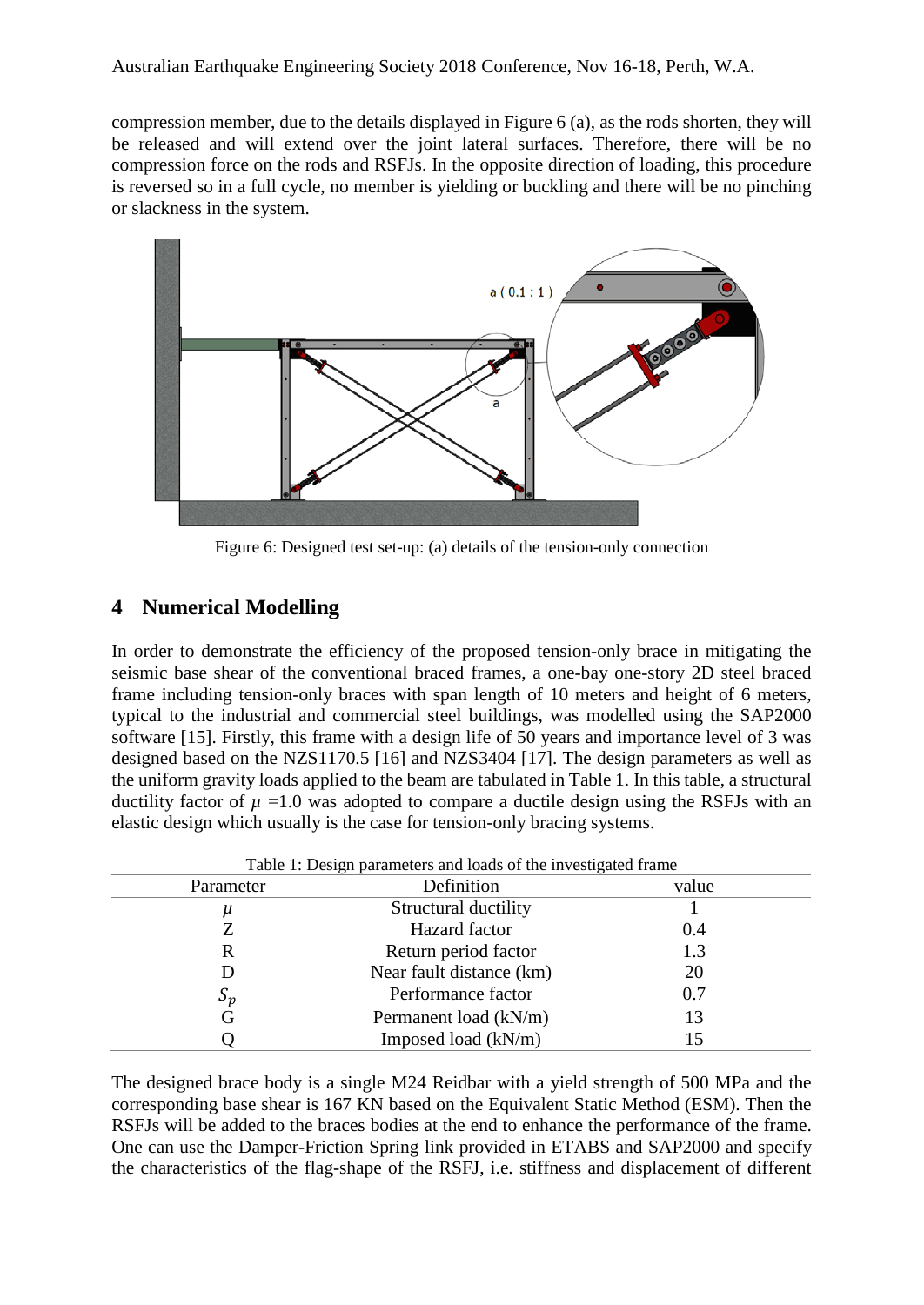portions of the flag-shape behavior, to investigate their effects on the base shear reduction. The reader is referred to the CSI Analysis Reference Manual [18] and also [11] for more details on the joint numerical modeling. At this stage, based on the static pushover analysis performed, the joints characteristics were tuned to achieve a 2.5% drift under the ultimate limit state (ULS) base shear. These characteristics are summarized in Table 2. Moreover, the serviceability limit state (SLS) drift and the strength requirements were checked.

| Table 2: Joint characteristics for numerical modeling |                              |                |                     |  |  |
|-------------------------------------------------------|------------------------------|----------------|---------------------|--|--|
| Property                                              | $\boldsymbol{F}_{slip}$ (kN) | $F_{ult}$ (kN) | $\Delta_{ult}$ (mm) |  |  |
| Value                                                 |                              |                | 60                  |  |  |

In the next step, three earthquake records (Kobe, Fukushima 1995, Christchurch, Cathedral College 2011 and El Centro, Imperial Valley 1940) were scaled to the ULS according to NZS 1170.5 based on the parameters mentioned in Table 1 and then applied to the frame using the NLTHA method. The resulting hysteresis curve of the joint is plotted in [Figure 7](#page-6-0) and the maximum base shears resulted from the simulations (with and without RSFJs) are compared in [Figure 8.](#page-6-1)



Figure 7: Hysteretic curve of the RSFJ response under El Centro 1940

<span id="page-6-0"></span>This considerable base shear reduction is the result of the ductility and energy dissipation provided by the RSFJs while maintaining the self-centering capability.



<span id="page-6-1"></span>Figure 8: Comparison of maximum base shears under scaled earthquakes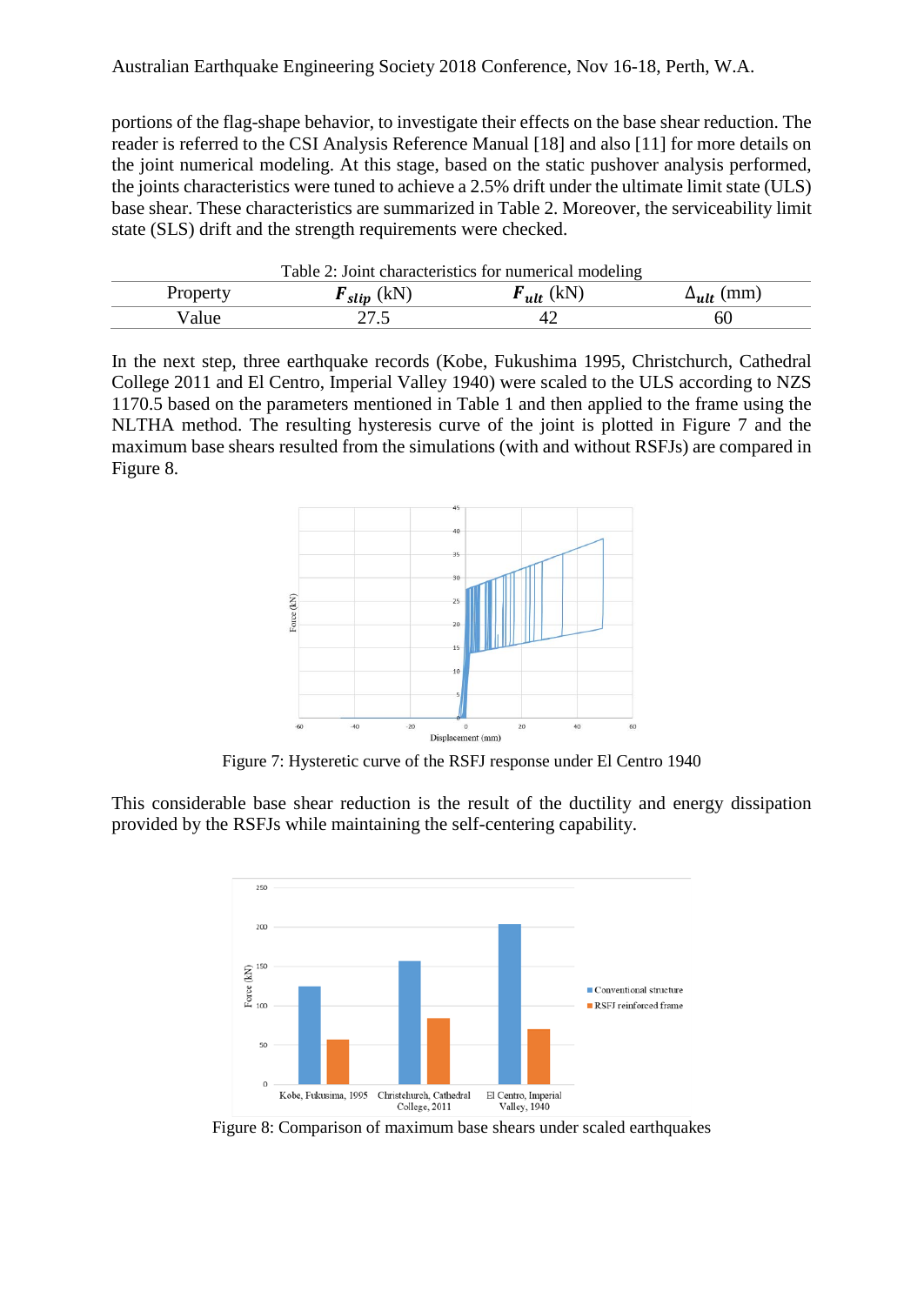## **5 Experimental Tests**

In order to experimentally investigate the performance of the proposed tension-only brace, a full-scale 2D pinned tension-only braced frame with bay length of 5 m and height of 3.1 m was designed based on the NZS3404 [17] to obtain 2.5% and 5% drifts for horizontal forces of 160 and 215 kN respectively at the actuator, as per the frame shown in [Figure 5.](#page-5-0) The resulting sections for beam, columns and braces are summarized in Table 3.

| Table 3: Designed members sections and their specifications |                                      |                                      |               |  |  |  |  |
|-------------------------------------------------------------|--------------------------------------|--------------------------------------|---------------|--|--|--|--|
| Member                                                      | Beam                                 | Columns                              | <b>Braces</b> |  |  |  |  |
| Section                                                     | Back to back PFC180,<br>gap of 25 mm | Back to back PFC180,<br>gap of 25 mm | $2M24$ rods   |  |  |  |  |
| Steel grade                                                 | Mild steel                           | Mild steel                           | Grade 8.8     |  |  |  |  |

Joints were then designed to be located at both ends of the braces and the parameters and capacities are given in Table 4.

| Table 4: Parameters and capacities of the designed joints for the experiment |                               |         |      |                            |                           |                        |  |
|------------------------------------------------------------------------------|-------------------------------|---------|------|----------------------------|---------------------------|------------------------|--|
| Parameter                                                                    | $\boldsymbol{n}_{\mathbf{h}}$ | $n_d^*$ | deg) | $\mathbf{r}_{slip}$<br>(kN | $\mathbf{r}_{ult}$<br>(kN | $\Delta_{ult}$<br>(mm) |  |
| Value                                                                        |                               |         |      |                            | 250                       | 60                     |  |
|                                                                              | $\sim$                        | ------- | . .  |                            |                           |                        |  |

\*:  $n_d$  is number of parallel discs per bolt per side

The testing is planned to be conducted in the University of Auckland Structures Test Laboratory and the frame will be tested under cyclic, dynamic and time-history records.

#### **6 Conclusions**

In this research, a new resilient tension-only brace is introduced where Resilient Slip Friction Joints (RSFJs) are attached to the tension-only diagonal braces to provide the required ductility and damping for the system. This bracing system can easily be installed to retrofit existing frames (to meet the damage avoidance design criteria) so that the structure will remain fully operational after the event as no post-event maintenance is required.

The performance of the RSFJ is experimentally verified on the component level and also fullscale experimental tests are planned to investigate the seismic performance of RSFJ tensiononly braces. Furthermore, nonlinear dynamic time-history simulations are performed to show that the ductility and damping offered by the RSFJ can significantly reduce the base shear and increase the seismic performance index (score) of the building specially when compared to the existing diagonal tension-only bracing systems. In sum, the findings of this research shows the great potential of the proposed system for seismic proofing of new and existing buildings.

#### **7 Acknowledgement**

The authors would like to acknowledge the financial support of the Ministry of Business, Innovation and Employment (MBIE) of New Zealand.